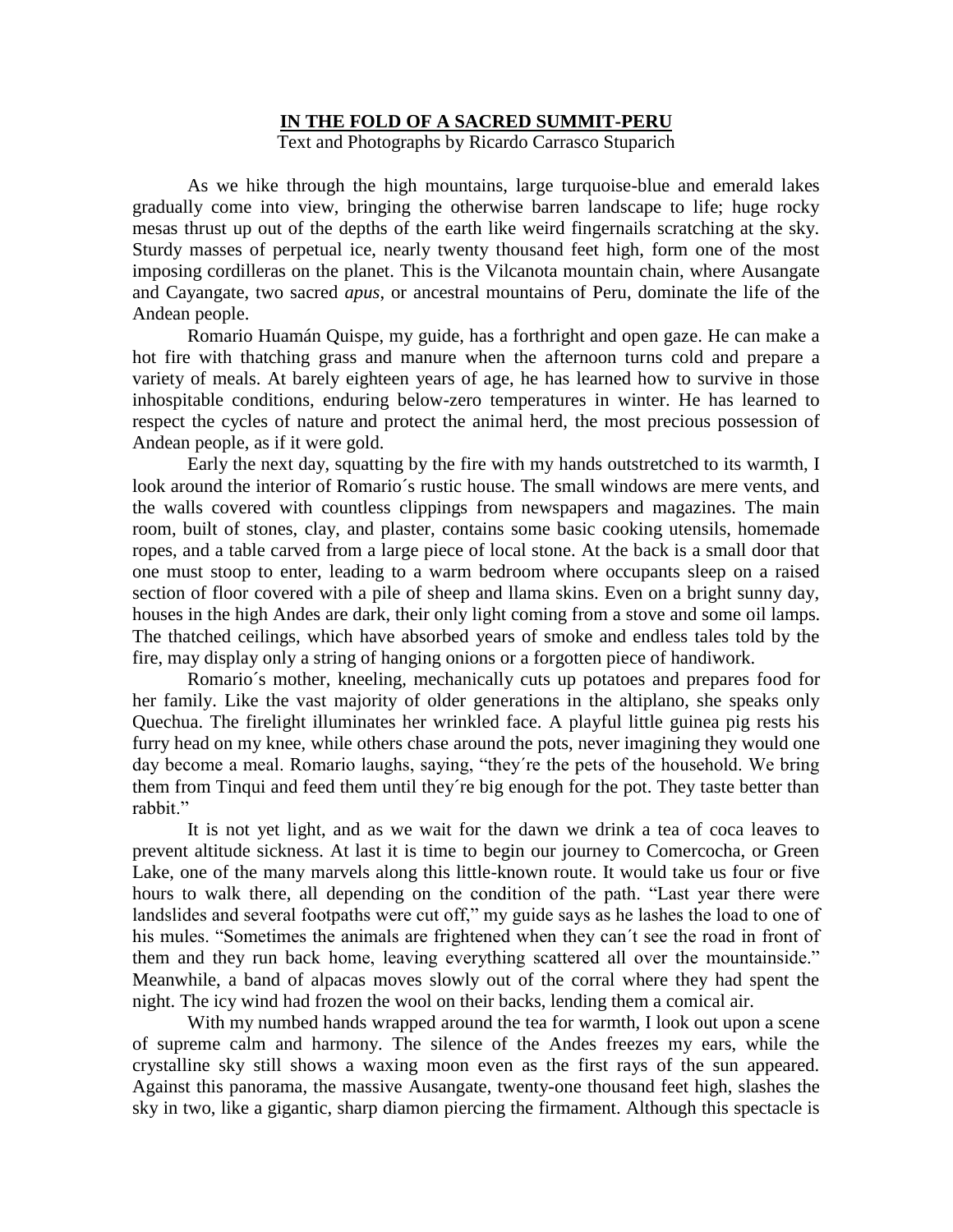familiar to Romario, still he speaks of its beauty. "This is the loveliest mountain in the world," he says, taking a sip of tea and scanning the mountaintop. "We have everything here: food, pastureland, and the Ausangate to watch over us."

Life in the high country moves slowly and inexorably. In the pasturelands, the people of Pacchanta are leaving their huts to begin the daily chores. Alpacas are their main source of sustance, providing them with meat, skins, manure for fuel, and wool, which they use to make much of their colorful clothing and rope for harnesses. They also keep mules to carry sacks of food or transport animal fodder. Pacchanta families have also taken advantage of the nearby thermal streams to build a large pool where inhabitants may bathe each day. Potatoes are eaten daily, served in soups or stews or as unpeeled, dehydrated "cold potato." Romario explains, "We lay down a layer of dry grass on the ground and place the potatoes on top. The night frosts dehydrate them, making them mealy and preserving them for a long time."

Romario then brings up his mule, Villafuerte, to begin our trip. Ahead, we would circumnavigate a series of lakes, reach the base of an enormous glacier, and visit a gypsum mine, the source of the raw material the local people use to paint their fresh white houses. As we climb up a rocky ravine covered with short grass, we discover many herds of alpacas. The females, accompanied by their inquisitive young, come to meet us.There are more than three million such animals in Peru adapted to wetland pasturage. This is the largest such population in South America, since they are well suited to living at from ten thousand to some sixteen thousand feet. The everpresent *vizcachas*, large rodents, observe our serene progress from their vantage point on top of the rocks. The few birds that can be seen at these altitudes include raptors such as eagles, eaglets, and chimangos, but it is the condor who dominates the heights.

It is mid-June, good weather in the altiplano. The cruel Peruvian winter holds sway from November to March, when rains cause landslides and swollen rivers. Yet even now some lakes retain a thick covering of ice, petrifying them into gigantic mirrors, until late in the afternoon.

Villafuerte is a fine mule, but after several hours on his back, one needs to stop and stretch. We have arrived at the famous Comercocha, enfolded by the snow-capped Cayangate, which provide it with a handsome backdrop and nourishes it with melting snows. Romario opens a small leather bag containing food suitable for a high-altitude meal: dehydrated fruit, toasted corn, cold potato, a goodly amount of tea, and some slices of cooked guinea pig. While we eat our rations, he comments that his Inca ancestors were able to send water from these snow-capped mountains as far as Cuzco itself, about one hundred miles to the west, for the royal baths of Sacsahuamán. The virtually impermeable ground prevented the water running between stone channels from being absorbed during its long course. How they were able to calculate flat gradient is another of the surprising feats of Inca culture.

We continue our Andean crossing through canyons eroded by ancient glaciers that had scoured out the stone. Suddenly, a swarm of orange caterpillars appears under Villafuerte´s hoofs, heading downhill. What a strange sight! They came out of nowhere and are all at once everywhere, many of them borne away by small rivulets. When the rains come, Romario tells me, the place is full of flowers and butterflies.

The steady pace of the mules brings us slowly along our way to Morococha, which, according to my guide, had been created by a gigantic meteorite. Yanacocha, a small translucent lake, is teeming with tadpoles. Next comes Alcacocha, a strange elongated